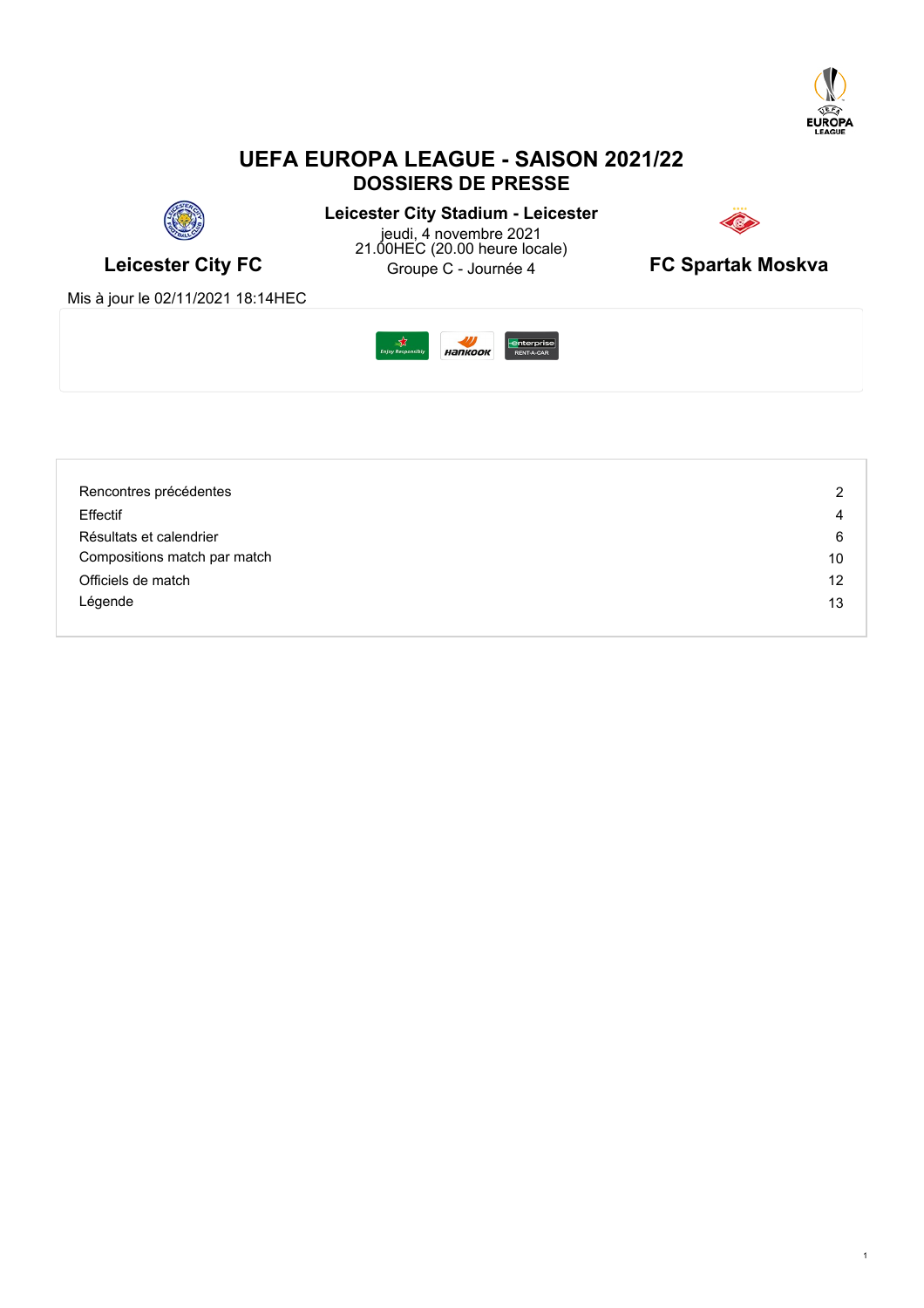# **Rencontres précédentes**

# **Face à face**

#### **UEFA Europa League**

| <b>Date</b> | Phase   | <b>Match</b>                                    | <b>Résultat</b> | Lieu   | <b>Buteurs</b>                                           |
|-------------|---------|-------------------------------------------------|-----------------|--------|----------------------------------------------------------|
| 20/10/2021  | Ph. gr. | FC Spartak Moskva - Leicester<br><b>City FC</b> | $3 - 4$         | Moscou | Sobolev 11, 86, J.<br>Larsson 44; Daka 45,<br>48, 54, 79 |

|                                                                                  |  | A domicile |  |  | À l'extérieur |  | <b>Finale</b> |                                                                         |  | <b>Total</b> |  |  |  |  |
|----------------------------------------------------------------------------------|--|------------|--|--|---------------|--|---------------|-------------------------------------------------------------------------|--|--------------|--|--|--|--|
|                                                                                  |  |            |  |  |               |  |               | J   V   N   D   J   V   N   D   J   V   N   D   J   V   N   D   BP   C  |  |              |  |  |  |  |
| Leicester City FC                                                                |  |            |  |  |               |  |               | $0   0   0   0   1   1   0   0   0   0   0   0   1   1   0   0   4   3$ |  |              |  |  |  |  |
| <b>FC Spartak Moskva</b>                                                         |  |            |  |  |               |  |               | 1 0 0 1 0 0 0 0 0 0 0 0 0 0 0 1 0 0 1 3 4                               |  |              |  |  |  |  |
| $l$ aigaatay $\bigcap_{i=1}^{n} \mathbb{D}^1$ lan faas ayy aluba du nava advaraa |  |            |  |  |               |  |               |                                                                         |  |              |  |  |  |  |

**Leicester City FC - Bilan face aux clubs du pays adverse**

Leicester City FC n'a jamais joué contre un club du pays de son adversaire

# **FC Spartak Moskva - Bilan face aux clubs du pays adverse**

#### **UEFA Champions League**

| Date       | <b>Phase</b> | <b>Match</b>                        | <b>Résultat</b> | ∟ieu      | <b>Buteurs</b>                                                  |
|------------|--------------|-------------------------------------|-----------------|-----------|-----------------------------------------------------------------|
| 06/12/2017 | Ph. gr.      | Liverpool FC - FC Spartak<br>Moskva | $7 - 0$         | Liverpool | Coutinho 4 (P), 15,<br>50, Firmino 19, Mané<br>47, 76, Salah 86 |
| 26/09/2017 | Ph. gr.      | FC Spartak Moskva - Liverpool<br>FC | 1-1             | Moscou    | Fernando 23;<br>Coutinho 31                                     |

#### **UEFA Champions League**

| Date       | <b>Phase</b> | <b>Match</b>                          | <b>Résultat</b> | Lieu   | <b>Buteurs</b>                                                       |
|------------|--------------|---------------------------------------|-----------------|--------|----------------------------------------------------------------------|
| 03/11/2010 | Ph. gr.      | <b>Chelsea FC</b> - FC Spartak Moskva | $4 - 1$         | London | Anelka 49, Drogba 62<br>$(P)$ , Ivanović 66,<br>$90+2$ ; Bazhenov 86 |
| 19/10/2010 | Ph. gr.      | <b>FC Spartak Moskva - Chelsea FC</b> | $0 - 2$         | Moscou | Zhirkov 23, Anelka 43                                                |

#### **Coupe UEFA**

| <b>Date</b> | <b>Phase</b> | <b>Match</b>                             | <b>Résultat</b> | Lieu   | <b>Buteurs</b>                                 |
|-------------|--------------|------------------------------------------|-----------------|--------|------------------------------------------------|
| 18/12/2008  | Ph. gr.      | Tottenham Hotspur - FC Spartak<br>Moskva | $2 - 2$         | London | Modrić 67,<br>Huddlestone 74;<br>Dzyuba 23, 33 |

#### **UEFA Champions League**

| <b>Date</b> | <b>Phase</b> | <b>Match</b>                                         | <b>Résultat</b> | Lieu      | <b>Buteurs</b>                                     |
|-------------|--------------|------------------------------------------------------|-----------------|-----------|----------------------------------------------------|
|             |              | 22/10/2002 1re ph. gr. FC Spartak Moskva - Liverpool | $1 - 3$         | Moscou    | Danishevski 23; Owen<br>29, 70, 90+1               |
|             |              | 02/10/2002 1re ph. gr. Liverpool FC - FC Spartak     | $5 - 0$         | Liverpool | Heskey 7, 89,<br>Cheyrou 15, Hyypiä<br>28, Diao 81 |

#### **UEFA Champions League**

| <b>Date</b> | <b>Phase</b> | <b>Match</b>                                         | Résultat | ∟ieu   | Buteurs  |
|-------------|--------------|------------------------------------------------------|----------|--------|----------|
|             |              | 06/03/2001 2e ph. gr. Arsenal FC - FC Spartak Moskva |          | ∟ondon | Henry 82 |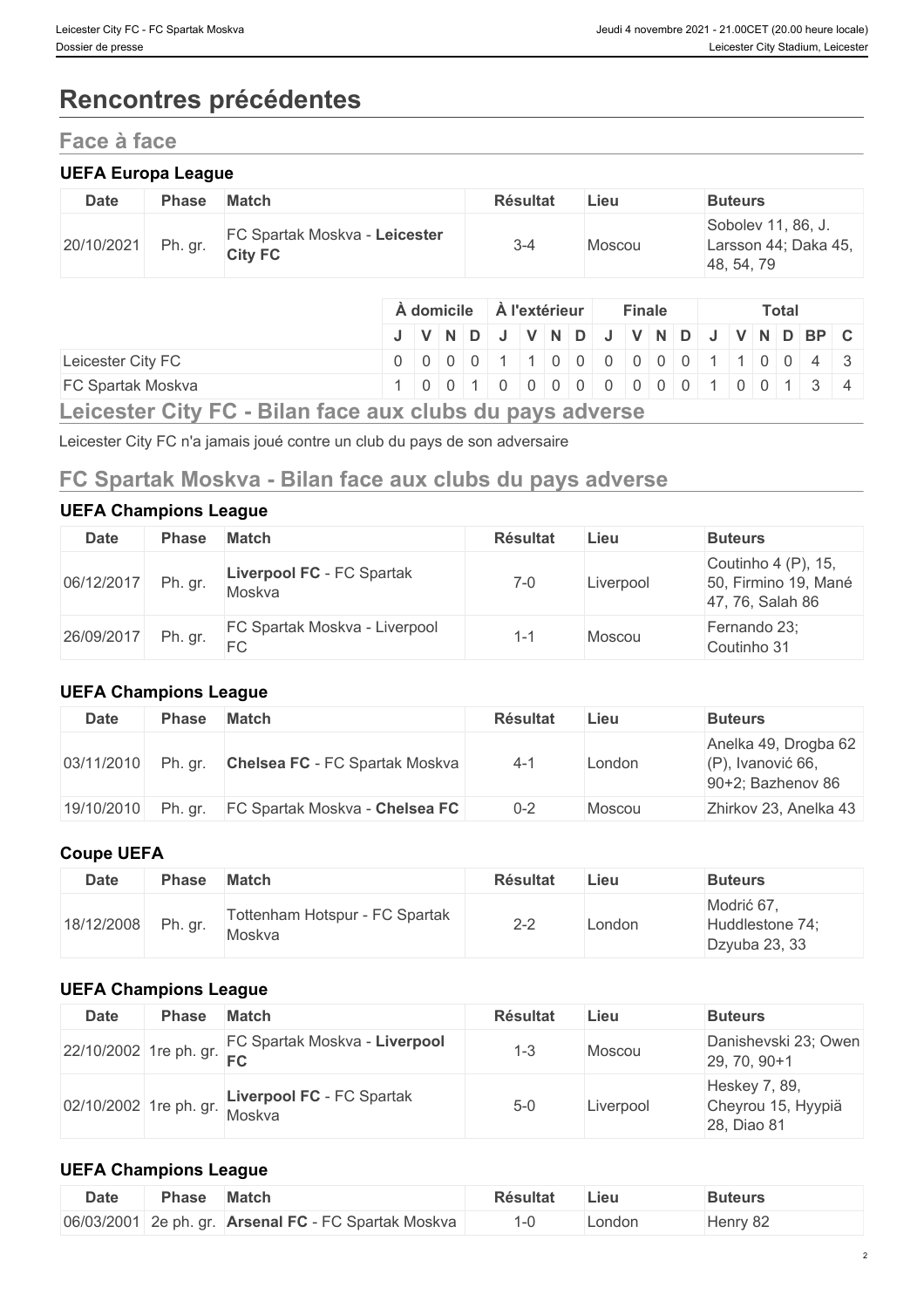#### **UEFA Champions League**

|  | $ 22/11/2000 $ 2e ph. gr. <b>FC Spartak Moskva</b> - Arsenal FC |  |  | Moscou |  | Marcão 29, 50, Titov<br>77, Robson 82;<br>Sylvinho 2 |
|--|-----------------------------------------------------------------|--|--|--------|--|------------------------------------------------------|
|--|-----------------------------------------------------------------|--|--|--------|--|------------------------------------------------------|

## **Coupe UEFA**

| <b>Date</b> | Phase  | <b>Match</b>                               | <b>Résultat</b>              | Lieu  | <b>Buteurs</b>                     |
|-------------|--------|--------------------------------------------|------------------------------|-------|------------------------------------|
| 09/12/1999  | 3e tr. | <b>Leeds United - FC Spartak</b><br>Moskva | 1-0<br>$tot.: 2-2 (b. ext.)$ | Leeds | Radebe 84                          |
| 02/12/1999  | 3e tr. | <b>FC Spartak Moskva - Leeds</b><br>United | $2 - 1$                      | Sofia | Shirko 38, Robson 65;<br>Kewell 14 |

### **UEFA Champions League**

| <b>Date</b>        | <b>Phase</b> | Match                                             | <b>Résultat</b> | Lieu      | <b>Buteurs</b>                               |
|--------------------|--------------|---------------------------------------------------|-----------------|-----------|----------------------------------------------|
| 22/11/1995 Ph. gr. |              | FC Spartak Moskva - Blackburn<br>Rovers FC        | $3 - 0$         | Moscou    | Alenichev 23,<br>Nikiforov 47,<br>Mamedov 54 |
| 13/09/1995         | Ph. gr.      | Blackburn Rovers FC - FC<br><b>Spartak Moskva</b> | $0 - 1$         | Blackburn | Yuran 41                                     |

### **Coupe des coupes**

| <b>Date</b> | <b>Phase</b> | <b>Match</b>                        | <b>Résultat</b>      | Lieu      | <b>Buteurs</b>                                                                   |
|-------------|--------------|-------------------------------------|----------------------|-----------|----------------------------------------------------------------------------------|
| 04/11/1992  | 2e tr.       | Liverpool FC - FC Spartak<br>Moskva | $0 - 2$<br>tot.: 2-6 | Liverpool | Radchenko 62,<br>Piatnitsky 88                                                   |
| 22/10/1992  | 2e tr.       | FC Spartak Moskva - Liverpool<br>FC | $4 - 2$              | Moscou    | Pisarev 10, Karpin 69,<br>84 (P), Ledyakhov 89;<br>M. Wright 67,<br>McManaman 78 |

## **Coupe UEFA**

| <b>Date</b> | Phase  | <b>Match</b>                                 | <b>Résultat</b>        | Lieu       | <b>Buteurs</b>                                |
|-------------|--------|----------------------------------------------|------------------------|------------|-----------------------------------------------|
| 02/11/1983  | 2e tr. | Aston Villa FC - FC Spartak<br><b>Moskva</b> | $1 - 2$<br>tot.: $3-4$ | Birmingham | Withe 2; Cherenkov<br>46, 90                  |
| 19/10/1983  | 2e tr. | FC Spartak Moskva - Aston Villa<br>FC        | $2 - 2$                | Moscou     | Gavrilov 51, 89 (P);<br>Gibson 47, Walters 67 |

#### **Coupe UEFA**

| <b>Date</b> | <b>Phase</b> | <b>Match</b>                   | <b>Résultat</b>        | Lieu   | <b>Buteurs</b>                                                                         |
|-------------|--------------|--------------------------------|------------------------|--------|----------------------------------------------------------------------------------------|
| 29/09/1982  | 1er tr.      | Arsenal FC - FC Spartak Moskva | $2 - 5$<br>tot.: $4-8$ | London | Whyte 74, Chapman<br>89; Schvetsov 22,<br>Rodionov 56,<br>Cherenkov 65, 72,<br>Gess 78 |
| 15/09/1982  | 1er tr       | FC Spartak Moskva - Arsenal FC | $3 - 2$                | Moscou | Schvetsov 38,<br>Gavrilov 73 (P), 89;<br>Robson 15, Chapman<br>29                      |

|                          | A domicile |  |  | A l'extérieur |  |  |  |  |  | <b>Finale</b> | <b>Total</b> |  |  |  |  |                                                                                                                    |  |  |
|--------------------------|------------|--|--|---------------|--|--|--|--|--|---------------|--------------|--|--|--|--|--------------------------------------------------------------------------------------------------------------------|--|--|
|                          |            |  |  |               |  |  |  |  |  |               |              |  |  |  |  | J   V   N   D   J   V   N   D   J   V   N   D   J   V   N   D   BP   C                                             |  |  |
| Leicester City FC        |            |  |  |               |  |  |  |  |  |               |              |  |  |  |  | 0 0 0 0 0 1 1 0 0 0 0 0 0 0 1 1 0 0 4 3                                                                            |  |  |
| <b>FC Spartak Moskva</b> |            |  |  |               |  |  |  |  |  |               |              |  |  |  |  | $10\mid 5\mid 2\mid 3\mid 10\mid 4\mid 1\mid 5\mid 0\mid 0\mid 0\mid 0\mid 20\mid 9\mid 3\mid 8\mid 36\mid 41\mid$ |  |  |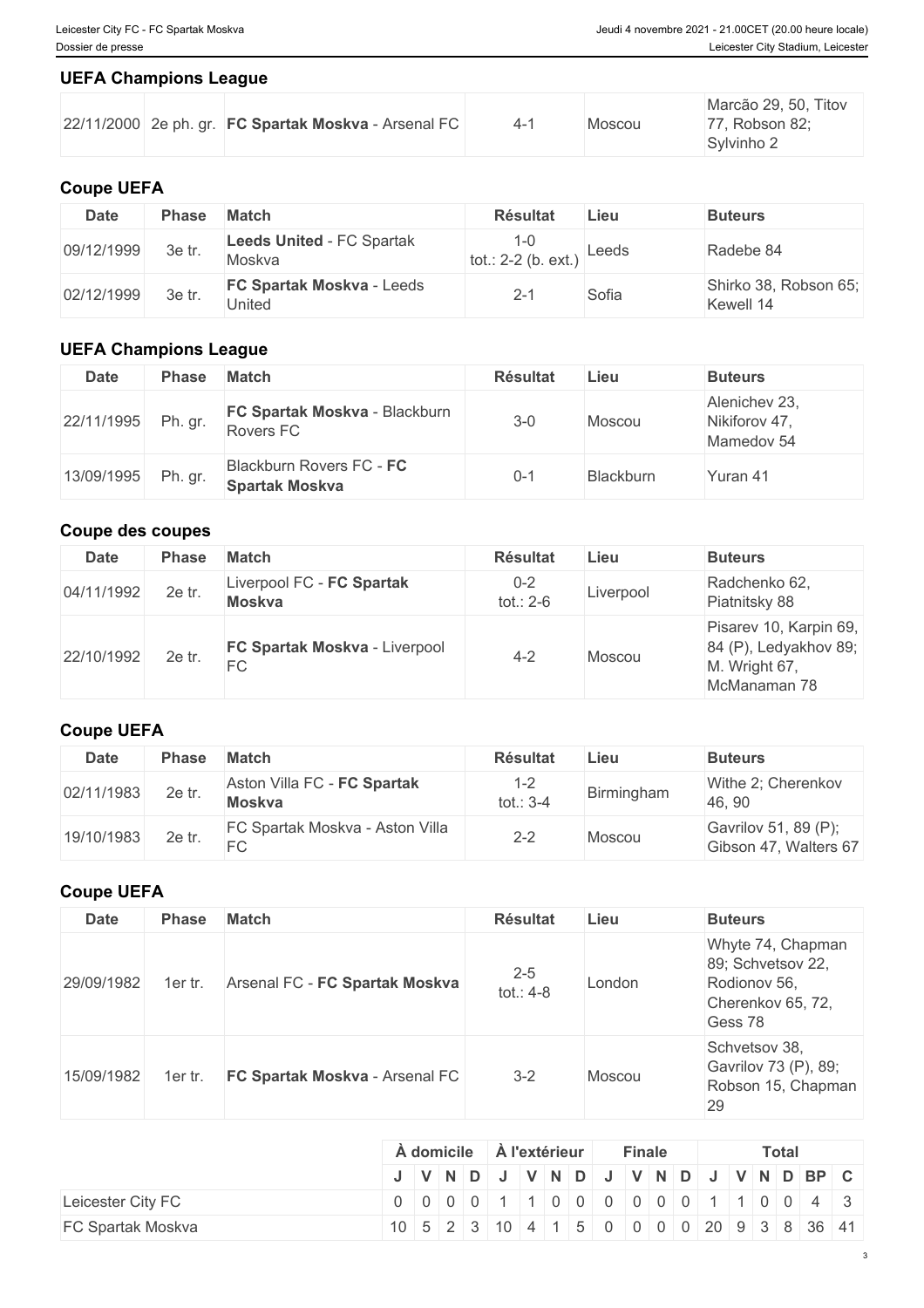# **Effectif**

# **Leicester City FC**

|                |                          |      |                         |                                |                          | Saison en cours                  |                          |                          |                | <b>Toutes saisons</b>    |                                                                                                              |
|----------------|--------------------------|------|-------------------------|--------------------------------|--------------------------|----------------------------------|--------------------------|--------------------------|----------------|--------------------------|--------------------------------------------------------------------------------------------------------------|
|                |                          |      |                         |                                | <b>UEL</b>               |                                  | Championnat              |                          | UEL            |                          | <b>UEFA</b>                                                                                                  |
|                | N° Joueur                | Nat. | Né le                   | Age D                          | J                        | B<br>J                           | В                        | J                        | $\, {\bf B}$   | $J -$                    | B                                                                                                            |
|                | <b>Gardiens</b>          |      |                         |                                |                          |                                  |                          |                          |                |                          |                                                                                                              |
|                | 1 Kasper Schmeichel      |      | DEN 05/11/1986 34       | $\overline{\phantom{a}}$       | 3 <sup>1</sup>           | 9<br>$\sim$                      | $\blacksquare$           | 10                       | $\sim$ $-$     | $18 -$                   |                                                                                                              |
|                | 12 Danny Ward            |      | WAL 22/06/1993 28       | $\overline{\phantom{a}}$       | $\sim$<br>$\sim$         | $\blacksquare$                   | $\sim$                   | $\overline{2}$           | $\sim$         | 8                        | $\sim$                                                                                                       |
|                | 35 Eldin Jakupović       |      | SUI 02/10/1984 37       | $\sim$                         | $\sim$                   | $\sim$<br>$\blacksquare$         | $\blacksquare$           | 3                        | $\sim$         | 21                       | $\sim$                                                                                                       |
|                | 41 Jakub Stolarczyk      |      | POL 19/12/2000 20       | $\sim$                         | $\sim$                   | $\sim$<br>$\blacksquare$         | $\blacksquare$           | $\overline{\phantom{a}}$ | $\sim$         |                          | $\sim$ 100 $\sim$                                                                                            |
|                | <b>Défenseurs</b>        |      |                         |                                |                          |                                  |                          |                          |                |                          |                                                                                                              |
|                | 4 Çağlar Söyüncü         |      | TUR 23/05/1996          | 25<br>$\overline{\phantom{a}}$ | 3                        | 9<br>$\overline{\phantom{a}}$    | $\blacktriangleleft$     | 6                        |                | 8                        |                                                                                                              |
|                | 5 Ryan Bertrand          |      | ENG 05/08/1989          | 32<br>$\overline{\phantom{a}}$ | $\overline{2}$<br>$\sim$ | 4                                | $\overline{\phantom{a}}$ | 8                        | $\sim$         | $13 -$                   |                                                                                                              |
|                | 6 Jonny Evans            |      | NIR 03/01/1988 33       | $\overline{\phantom{a}}$       | $\overline{2}$<br>$\sim$ | $\mathbf{3}$                     | $\sim$                   | 11                       | $\sim$         |                          | $38 \mid 2$                                                                                                  |
|                | 21 Ricardo Pereira       |      | POR 06/10/1993 28       | $\sim$                         | $1 -$                    | $\overline{7}$                   | $\sim$                   | 10                       | $\sim$         | $21 -$                   |                                                                                                              |
|                | 23 Jannik Vestergaard    |      | DEN 03/08/1992 29       | $\sim$                         | 3<br>$\sim$              | $\overline{7}$                   | $\blacksquare$           |                          | $7 -$          | $13 -$                   |                                                                                                              |
|                | 27 Timothy Castagne      |      | BEL 05/12/1995 25       | $\sim$                         | $2$ -                    | $\overline{7}$                   | $\sim$                   |                          | $17 \mid 2$    | $29 \mid 3$              |                                                                                                              |
|                | 33 Luke Thomas           |      | ENG 10/06/2001 20       | $\equiv$                       | $\overline{2}$           | $\mathbf{3}$<br>$\sim$           | $\sim$                   | 9                        | $\overline{1}$ | 9                        | $\overline{1}$                                                                                               |
|                | 34 Filip Benković        |      | CRO 13/07/1997          | 24<br>$\overline{\phantom{a}}$ | $\sim$                   | $\sim$<br>$\blacksquare$         | $\blacksquare$           | 4                        | $\sim$ $-$     | 19                       | $\sim$ $-$                                                                                                   |
|                | 38 Vontae Daley-Campbell |      | ENG 02/04/2001 20       | $\sim$                         | $-1 - 1$                 | $\blacksquare$                   | $\sim$                   | $\overline{\phantom{a}}$ | $\sim$         |                          | $\sim$ 100 $\sim$ 100 $\sim$                                                                                 |
|                | 43 Shane Flynn           |      | IRL 14/10/2001 20       | $\overline{\phantom{a}}$       | $\sim$<br>$\sim$         | $\sim$                           | $\blacksquare$           | $\overline{\phantom{a}}$ | $\sim$ $-$     | $\overline{\phantom{a}}$ |                                                                                                              |
|                | 45 Benjamin Nelson       |      | ENG 18/03/2004 17       | $\bar{a}$                      | $\sim$                   | $\sim$                           |                          |                          |                | $\sim$                   |                                                                                                              |
| <b>Milieux</b> |                          |      |                         |                                |                          |                                  |                          |                          |                |                          |                                                                                                              |
|                | 7 Harvey Barnes          |      | ENG 09/12/1997 23       |                                | $\overline{2}$           | $\overline{7}$<br>$\overline{1}$ | $\blacksquare$           | 10                       | $\overline{4}$ | 11                       | -4                                                                                                           |
|                | 8 Youri Tielemans        |      | BEL 07/05/1997          | 24<br>$\overline{\phantom{a}}$ | 3<br>$\sim$              | 9                                | $\mathbf{3}$             | 32                       | 3              | 56                       | 6                                                                                                            |
|                | 10 James Maddison        |      | ENG 23/11/1996 24       | $\sim$                         | 3<br>$\sim$              | 9                                | $\blacktriangleleft$     | 9                        | $\overline{2}$ | 9                        | 2                                                                                                            |
|                | 11 Marc Albrighton       |      | ENG 18/11/1989          | 31<br>$\overline{\phantom{a}}$ | $\mathbf{1}$             | 3<br>$\sim$                      | $\mathbf{1}$             |                          | $7$ -          | 19                       | $\overline{2}$                                                                                               |
|                | 18 Daniel Amartey        |      | GHA 21/12/1994          | 26<br>$\sim$                   | $\overline{2}$           | 5<br>$\sim$                      | $\sim$                   | 10                       | 2              | 24                       | $\overline{3}$                                                                                               |
|                | 20 Hamza Choudhury       |      | ENG 01/10/1997          | 24<br>$\sim$                   | $\overline{1}$           | -1<br>$\sim$                     | $\blacksquare$           | 9                        | -1             | 9                        | $\overline{1}$                                                                                               |
|                | 22 Kiernan Dewsbury-Hall |      | ENG 06/09/1998 23       | $\sim$                         | $\mathbf{1}$             | -1<br>$\sim$                     | $\blacksquare$           | 1                        | $\sim$         |                          | $1$ -                                                                                                        |
|                | 25 Wilfred Ndidi         |      | NGA 16/12/1996 24       | $\sim$                         | $\vert 1 \vert$ -        | 6                                |                          |                          | $11 \mid 2$    | $21 \quad 2$             |                                                                                                              |
|                | 37 Ademola Lookman       |      | ENG 20/10/1997 24       | $\sim$ $ \sim$                 | $2$ -                    | 4                                | $\sim$                   | $\overline{5}$           | 2              | 9                        | 2                                                                                                            |
|                | 42 Boubakary Soumaré     |      | FRA 27/02/1999 22 * 3 - |                                |                          | $\overline{7}$                   | $\sim$                   |                          |                | $11 - 17 -$              |                                                                                                              |
|                | 60 Ethan Fitzhugh        |      | ENG 27/11/2002 18 - - - |                                |                          | $\sim$                           |                          | $\sim$                   | $\mathbf{r}$   |                          | $\frac{1}{2} \left( \frac{1}{2} \right) \left( \frac{1}{2} \right) = \frac{1}{2} \left( \frac{1}{2} \right)$ |
|                | <b>Attaquants</b>        |      |                         |                                |                          |                                  |                          |                          |                |                          |                                                                                                              |
|                | 9 Jamie Vardy            |      | ENG 11/01/1987 34 -     |                                | $2$ -                    | 9                                | $\overline{7}$           | 6                        | $\overline{2}$ |                          | $15 \quad 4$                                                                                                 |
|                | 14 Kelechi Iheanacho     |      | NGA 03/10/1996 25       | $\sim$                         | $2$ -                    | 9                                | $\mathbf 1$              | 9                        | 3              | $17 \quad 5$             |                                                                                                              |
|                | 17 Ayoze Pérez           |      | ESP 23/07/1993 28       | $\sim$                         | $2 \mid 1$               | 4                                | $\sim$                   | 6                        | 1              | 6                        | $\overline{1}$                                                                                               |
|                | 29 Patson Daka           |      | ZAM 09/10/1998 23 -     |                                | 3 <sup>1</sup>           | $3\phantom{a}$<br>$\overline{4}$ | $\mathbf{1}$             | 12                       | 6              |                          | 29 9                                                                                                         |
|                | Entraîneur               |      |                         |                                |                          |                                  |                          |                          |                |                          |                                                                                                              |
|                | - Brendan Rodgers        |      | ENG 26/01/1973 48       |                                | $-3$ $-$                 |                                  |                          |                          |                | $33 - 75$ -              |                                                                                                              |
|                |                          |      |                         |                                |                          | $\sim$                           | $\blacksquare$           |                          |                |                          |                                                                                                              |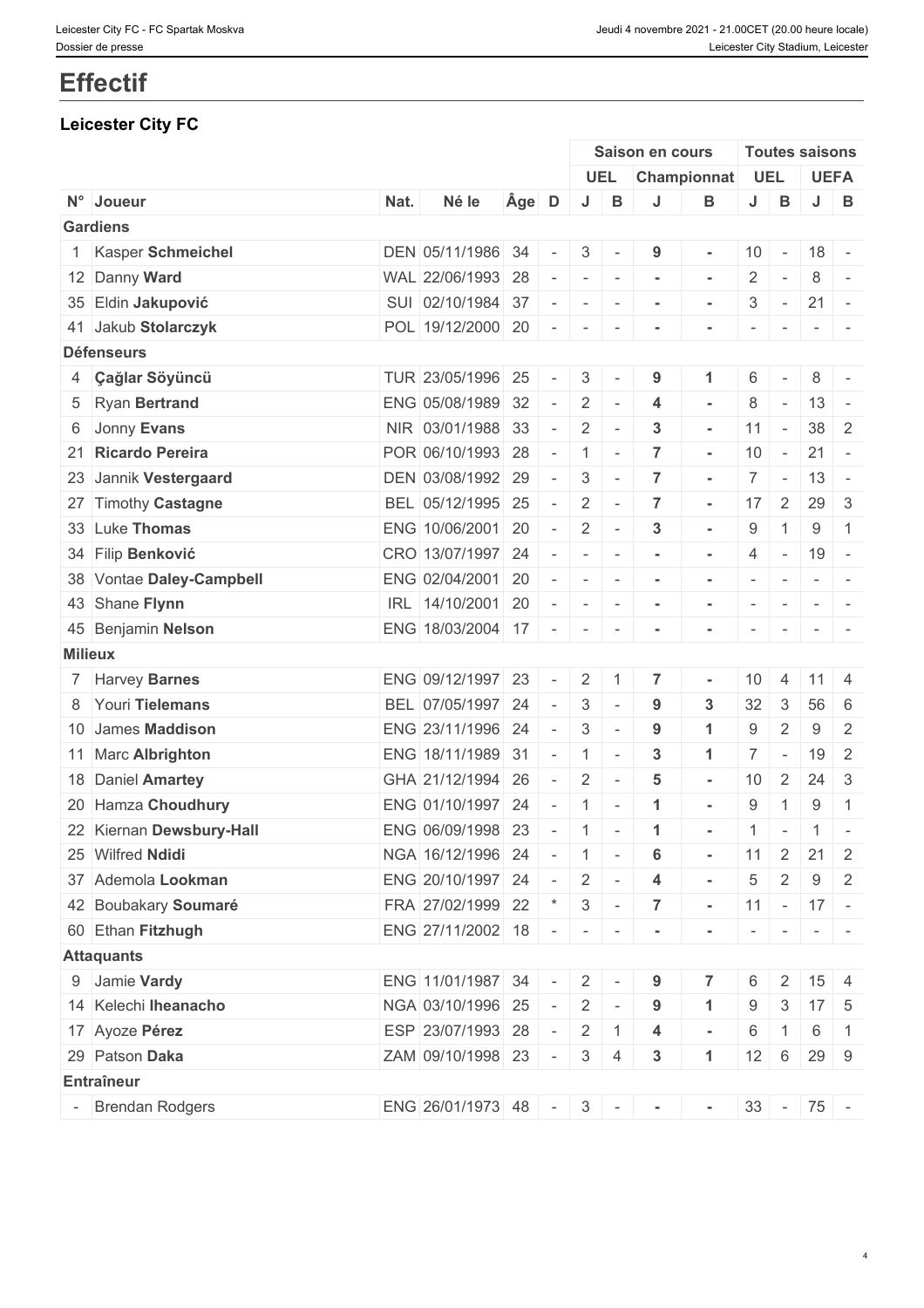#### **FC Spartak Moskva**

|                         |      |                             |       |                          |                          |                          |                                                                                                                                                                                                                                                                                                                                                                                                                                                                                        |                                                                  | Saison en cours |                          |                          |                          | <b>Toutes saisons</b> |                                                                                                                                                                                                                                                                                                                                                                                                                                                                                          |
|-------------------------|------|-----------------------------|-------|--------------------------|--------------------------|--------------------------|----------------------------------------------------------------------------------------------------------------------------------------------------------------------------------------------------------------------------------------------------------------------------------------------------------------------------------------------------------------------------------------------------------------------------------------------------------------------------------------|------------------------------------------------------------------|-----------------|--------------------------|--------------------------|--------------------------|-----------------------|------------------------------------------------------------------------------------------------------------------------------------------------------------------------------------------------------------------------------------------------------------------------------------------------------------------------------------------------------------------------------------------------------------------------------------------------------------------------------------------|
|                         |      |                             |       |                          |                          | <b>UCL</b>               |                                                                                                                                                                                                                                                                                                                                                                                                                                                                                        | <b>UEL</b>                                                       | Championnat     |                          | <b>UEL</b>               |                          |                       | <b>UEFA</b>                                                                                                                                                                                                                                                                                                                                                                                                                                                                              |
| N° Joueur               | Nat. | Né le                       | Age D |                          | J                        | B                        | J                                                                                                                                                                                                                                                                                                                                                                                                                                                                                      | В                                                                | J               | В                        | J                        | $\, {\bf B}$             | J                     | B                                                                                                                                                                                                                                                                                                                                                                                                                                                                                        |
| <b>Gardiens</b>         |      |                             |       |                          |                          |                          |                                                                                                                                                                                                                                                                                                                                                                                                                                                                                        |                                                                  |                 |                          |                          |                          |                       |                                                                                                                                                                                                                                                                                                                                                                                                                                                                                          |
| 27 Timur Akmurzin       |      | RUS 07/12/1997 23           |       | $\sim$                   |                          |                          | $\sim$                                                                                                                                                                                                                                                                                                                                                                                                                                                                                 | $\sim$                                                           |                 |                          |                          |                          |                       | $\mathcal{L} = \{ \mathcal{L} \mid \mathcal{L} = \mathcal{L} \}$                                                                                                                                                                                                                                                                                                                                                                                                                         |
| 32 Artem Rebrov         |      | RUS 04/03/1984 37           |       | $\overline{\phantom{a}}$ | $\sim$                   | $\sim$                   | $\sim$                                                                                                                                                                                                                                                                                                                                                                                                                                                                                 | $\sim$                                                           | $\sim$          | $\overline{\phantom{a}}$ | $\overline{2}$           | $\sim$ $-$               | 8                     | $\sim$                                                                                                                                                                                                                                                                                                                                                                                                                                                                                   |
| 57 Aleksandr Selikhov   |      | RUS 07/04/1994 27           |       | $\sim$                   | $\sim$                   | $\sim$                   | $\sim$                                                                                                                                                                                                                                                                                                                                                                                                                                                                                 | $\sim$                                                           |                 |                          |                          | $\sim$                   | 6                     | $\sim$                                                                                                                                                                                                                                                                                                                                                                                                                                                                                   |
| 91 Daniil Markov        |      | RUS 01/01/2001 20           |       | $\sim$                   | $\overline{\phantom{a}}$ | $\sim$                   | $\sim$                                                                                                                                                                                                                                                                                                                                                                                                                                                                                 | $\sim$                                                           |                 | $\blacksquare$           | $\overline{\phantom{a}}$ | $\sim$                   |                       | $\begin{array}{c c c c c c} \hline \multicolumn{1}{c }{\multicolumn{1}{c }{\multicolumn{1}{c}}}{\multicolumn{1}{c}}{\multicolumn{1}{c }{\multicolumn{1}{c}}}{\multicolumn{1}{c}}{\multicolumn{1}{c}}{\multicolumn{1}{c}}{\multicolumn{1}{c}}{\multicolumn{1}{c}}{\multicolumn{1}{c}}{\multicolumn{1}{c}}{\multicolumn{1}{c}}{\multicolumn{1}{c}}{\multicolumn{1}{c}}{\multicolumn{1}{c}}{\multicolumn{1}{c}}{\multicolumn{1}{c}}{\multicolumn{1}{c}}{\multicolumn{1}{c}}{\multicolumn{1$ |
| 98 Aleksandr Maksimenko |      | RUS 19/03/1998 23           |       | $\sim$                   | $\overline{2}$           | $\sim$                   | 3                                                                                                                                                                                                                                                                                                                                                                                                                                                                                      | $\sim$                                                           | 12              | ÷,                       | 8                        | $\sim$                   | $16 -$                |                                                                                                                                                                                                                                                                                                                                                                                                                                                                                          |
| <b>Défenseurs</b>       |      |                             |       |                          |                          |                          |                                                                                                                                                                                                                                                                                                                                                                                                                                                                                        |                                                                  |                 |                          |                          |                          |                       |                                                                                                                                                                                                                                                                                                                                                                                                                                                                                          |
| 2 Samuel Gigot          |      | FRA 12/10/1993 28           |       | $\sim$                   | $\overline{2}$           | $\sim$                   | 3                                                                                                                                                                                                                                                                                                                                                                                                                                                                                      | $\sim$                                                           | 11              | -1                       | $\overline{7}$           | $\sim$                   | $17 -$                |                                                                                                                                                                                                                                                                                                                                                                                                                                                                                          |
| 3 Maximiliano Caufriez  |      | BEL 16/02/1997 24           |       | $\overline{\phantom{a}}$ |                          |                          |                                                                                                                                                                                                                                                                                                                                                                                                                                                                                        | $1 -$                                                            | 6               | $\blacksquare$           | $\mathbf{1}$             | $\sim$                   |                       | $1$ -                                                                                                                                                                                                                                                                                                                                                                                                                                                                                    |
| 4 Jorrit Hendrix        |      | NED 06/02/1995 26           |       | $\overline{\phantom{a}}$ | 1                        | $\sim$                   |                                                                                                                                                                                                                                                                                                                                                                                                                                                                                        | $1 -$                                                            | $\overline{7}$  | $\blacksquare$           | 21                       | $\sim$ $-$               | 49 -                  |                                                                                                                                                                                                                                                                                                                                                                                                                                                                                          |
| 6 Ayrton                |      | BRA 19/06/1997 24           |       | $\sim$                   | 2                        | $\sim$                   | 3                                                                                                                                                                                                                                                                                                                                                                                                                                                                                      | $\sim$                                                           | 12              | $\blacktriangleleft$     | 3                        | $\sim$                   | 9                     | $\sim$                                                                                                                                                                                                                                                                                                                                                                                                                                                                                   |
| 14 Georgi Dzhikiya      |      | RUS 21/11/1993 27           |       | $\sim$                   | 2                        | $\sim$                   | 3                                                                                                                                                                                                                                                                                                                                                                                                                                                                                      | $\sim$                                                           | 11              | $\blacktriangleleft$     | 8                        | $\sim$                   | $20 -$                |                                                                                                                                                                                                                                                                                                                                                                                                                                                                                          |
| 29 Ilya Kutepov         |      | RUS 29/07/1993 28           |       |                          | $\sim$                   | $\sim$                   | $\sim$                                                                                                                                                                                                                                                                                                                                                                                                                                                                                 | $\sim$                                                           | $\overline{2}$  | $\blacksquare$           | 5                        | $\sim$                   | $10 -$                |                                                                                                                                                                                                                                                                                                                                                                                                                                                                                          |
| 38 Andrei Eschenko      |      | RUS 09/02/1984 37           |       | $\overline{\phantom{a}}$ | $\sim$                   | $\sim$                   | $\sim$                                                                                                                                                                                                                                                                                                                                                                                                                                                                                 | $\sim$                                                           |                 | $\blacksquare$           | 14                       | $\sim$                   | $28 -$                |                                                                                                                                                                                                                                                                                                                                                                                                                                                                                          |
| 39 Pavel Maslov         |      | RUS 14/04/2000 21           |       | $\sim$                   | $\sim$                   | $\sim$                   |                                                                                                                                                                                                                                                                                                                                                                                                                                                                                        | $\mathcal{L} = \{ \mathcal{L} \mid \mathcal{L} = \mathcal{L} \}$ | $\sim$          | $\blacksquare$           | $\overline{\phantom{a}}$ | $\sim$                   |                       | $\mathcal{L} = \{ \mathcal{L} \mid \mathcal{L} = \mathcal{L} \}$                                                                                                                                                                                                                                                                                                                                                                                                                         |
| 56 Ilya Gaponov         |      | RUS 25/10/1997 24           |       | $\overline{\phantom{a}}$ | $\sim$                   | $\sim$                   | $\sim$                                                                                                                                                                                                                                                                                                                                                                                                                                                                                 | $\sim$                                                           | $\sim$          | $\blacksquare$           | $\overline{\phantom{a}}$ | $\sim$                   |                       | $\sim$ 100 $\sim$ 100 $\sim$                                                                                                                                                                                                                                                                                                                                                                                                                                                             |
| 68 Ruslan Litvinov      |      | RUS 18/08/2001 20           |       | $^\star$                 | $\sim$                   | $\overline{\phantom{a}}$ | 2                                                                                                                                                                                                                                                                                                                                                                                                                                                                                      | $\sim$                                                           | 5               |                          | $\overline{2}$           | $\sim$                   | $\overline{2}$        | $\sim$                                                                                                                                                                                                                                                                                                                                                                                                                                                                                   |
| 92 Nikolai Rasskazov    |      | RUS 04/01/1998 23           |       | $\sim$                   | $\overline{2}$           | $\sim$                   | $\overline{2}$                                                                                                                                                                                                                                                                                                                                                                                                                                                                         | $\sim$                                                           | 10              | $\blacksquare$           |                          |                          | $7 - 11 -$            |                                                                                                                                                                                                                                                                                                                                                                                                                                                                                          |
| <b>Milieux</b>          |      |                             |       |                          |                          |                          |                                                                                                                                                                                                                                                                                                                                                                                                                                                                                        |                                                                  |                 |                          |                          |                          |                       |                                                                                                                                                                                                                                                                                                                                                                                                                                                                                          |
| 8 Victor Moses          |      | NGA 12/12/1990 30           |       | $\overline{\phantom{a}}$ | $\mathbf{1}$             | $\sim$                   | 3                                                                                                                                                                                                                                                                                                                                                                                                                                                                                      | $\sim$                                                           | 10              | $\overline{a}$           | 18                       | $\overline{4}$           | 27                    | -5                                                                                                                                                                                                                                                                                                                                                                                                                                                                                       |
| 10 Zelimkhan Bakaev     |      | RUS 01/07/1996 25           |       | $\sim$                   | 2                        | $\overline{\phantom{a}}$ | 3                                                                                                                                                                                                                                                                                                                                                                                                                                                                                      | $\sim$                                                           | 12              | $\blacksquare$           | 3                        | $\overline{\phantom{a}}$ | 9                     | 3                                                                                                                                                                                                                                                                                                                                                                                                                                                                                        |
| 17 Aleksandr Lomovitski |      | RUS 27/01/1998 23           |       |                          | $\mathbf{1}$             | $\sim$                   | 3                                                                                                                                                                                                                                                                                                                                                                                                                                                                                      | $\sim$                                                           | 9               | $\overline{\phantom{m}}$ |                          | $7$ -                    | $9\,$                 | $\overline{a}$                                                                                                                                                                                                                                                                                                                                                                                                                                                                           |
| 18 Nail Umyarov         |      | RUS 27/06/2000 21           |       |                          | 2                        | $\sim$                   | $\overline{2}$                                                                                                                                                                                                                                                                                                                                                                                                                                                                         | $\sim$                                                           | 8               | $\sim$                   | $\overline{2}$           | $\sim$                   | 6                     | $\sim$                                                                                                                                                                                                                                                                                                                                                                                                                                                                                   |
| 21 Georgi Melkadze      |      | RUS 04/04/1997 24           |       | $\sim$                   | $\sim$                   | $\overline{\phantom{a}}$ | $\sim$                                                                                                                                                                                                                                                                                                                                                                                                                                                                                 | $\sim$                                                           | -1              |                          | $\overline{\phantom{a}}$ | $\sim$                   | $\overline{2}$        | $\overline{\phantom{a}}$                                                                                                                                                                                                                                                                                                                                                                                                                                                                 |
| 22 Mikhail Ignatov      |      | RUS 04/05/2000 21           |       | $\sim$                   | $\overline{2}$           | $\sim$                   | $\overline{2}$                                                                                                                                                                                                                                                                                                                                                                                                                                                                         | $\overline{1}$                                                   | 10              |                          | 5                        | $\overline{1}$           | $7 \mid 1$            |                                                                                                                                                                                                                                                                                                                                                                                                                                                                                          |
| 24 Quincy Promes        |      | NED 04/01/1992 29           |       | $\sim$                   | $\sim$                   | $\sim$                   | 3 <sup>1</sup>                                                                                                                                                                                                                                                                                                                                                                                                                                                                         | $\overline{2}$                                                   | $\overline{7}$  | 3                        | 16                       | 3                        |                       | 36 10                                                                                                                                                                                                                                                                                                                                                                                                                                                                                    |
| 47 Roman Zobnin         |      | RUS 11/02/1994 27           |       | $\sim$ $-$               |                          | $2$ -                    | $2 -$                                                                                                                                                                                                                                                                                                                                                                                                                                                                                  |                                                                  | 9               | $\mathbf{2}$             | 9                        | $\sim$ $ \sim$           | $21 -$                |                                                                                                                                                                                                                                                                                                                                                                                                                                                                                          |
| 71 Stepan Melnikov      |      | RUS 25/04/2002 19           |       | $\sim$                   |                          |                          | $\begin{array}{cccccccccc} \multicolumn{2}{c}{} & \multicolumn{2}{c}{} & \multicolumn{2}{c}{} & \multicolumn{2}{c}{} & \multicolumn{2}{c}{} & \multicolumn{2}{c}{} & \multicolumn{2}{c}{} & \multicolumn{2}{c}{} & \multicolumn{2}{c}{} & \multicolumn{2}{c}{} & \multicolumn{2}{c}{} & \multicolumn{2}{c}{} & \multicolumn{2}{c}{} & \multicolumn{2}{c}{} & \multicolumn{2}{c}{} & \multicolumn{2}{c}{} & \multicolumn{2}{c}{} & \multicolumn{2}{c}{} & \multicolumn{2}{c}{} & \mult$ |                                                                  | $\sim$          | $\sim$                   | $\sim$                   | $\sim$                   |                       |                                                                                                                                                                                                                                                                                                                                                                                                                                                                                          |
| 97 Daniil Denisov       |      | RUS 21/10/2002 19           |       |                          | $       -$               |                          |                                                                                                                                                                                                                                                                                                                                                                                                                                                                                        |                                                                  | $\mathbf{1}$    | $\sim$                   |                          | $\sim$ 100 $\sim$        |                       | $\mathcal{L} = \mathcal{L} \times \mathcal{L} = \mathcal{L} \times \mathcal{L}$                                                                                                                                                                                                                                                                                                                                                                                                          |
| <b>Attaquants</b>       |      |                             |       |                          |                          |                          |                                                                                                                                                                                                                                                                                                                                                                                                                                                                                        |                                                                  |                 |                          |                          |                          |                       |                                                                                                                                                                                                                                                                                                                                                                                                                                                                                          |
| 7 Aleksandr Sobolev     |      | RUS 07/03/1997 24 -         |       |                          | 2 <sup>1</sup>           | $\sim$                   | $\mathbf{3}$                                                                                                                                                                                                                                                                                                                                                                                                                                                                           | 2                                                                | 11              | $\mathbf{2}$             | 3                        | $\overline{2}$           | 5                     | 2                                                                                                                                                                                                                                                                                                                                                                                                                                                                                        |
| 9 Ezequiel Ponce        |      | ARG 29/03/1997 24           |       | $\sim$                   |                          | $2$ -                    |                                                                                                                                                                                                                                                                                                                                                                                                                                                                                        | $2$ -                                                            | $\overline{7}$  | 4                        |                          |                          | $2 - 17$ 2            |                                                                                                                                                                                                                                                                                                                                                                                                                                                                                          |
| 11 Jordan Larsson       |      | SWE 20/06/1997 24 -         |       |                          | $\overline{2}$           | $\sim$                   |                                                                                                                                                                                                                                                                                                                                                                                                                                                                                        | $2 \mid 1 \mid$                                                  | 10              | $\sim$                   | $\overline{2}$           | $\vert 1 \vert$          |                       | $6 \mid 2$                                                                                                                                                                                                                                                                                                                                                                                                                                                                               |
| <b>Entraîneur</b>       |      |                             |       |                          |                          |                          |                                                                                                                                                                                                                                                                                                                                                                                                                                                                                        |                                                                  |                 |                          |                          |                          |                       |                                                                                                                                                                                                                                                                                                                                                                                                                                                                                          |
|                         |      |                             |       |                          |                          |                          |                                                                                                                                                                                                                                                                                                                                                                                                                                                                                        |                                                                  |                 |                          |                          |                          |                       |                                                                                                                                                                                                                                                                                                                                                                                                                                                                                          |
| - Rui Vitória           |      | POR 16/04/1970 51 - 2 - 3 - |       |                          |                          |                          |                                                                                                                                                                                                                                                                                                                                                                                                                                                                                        |                                                                  | $\sim$          | $\sim$                   |                          |                          | $9 - 44 -$            |                                                                                                                                                                                                                                                                                                                                                                                                                                                                                          |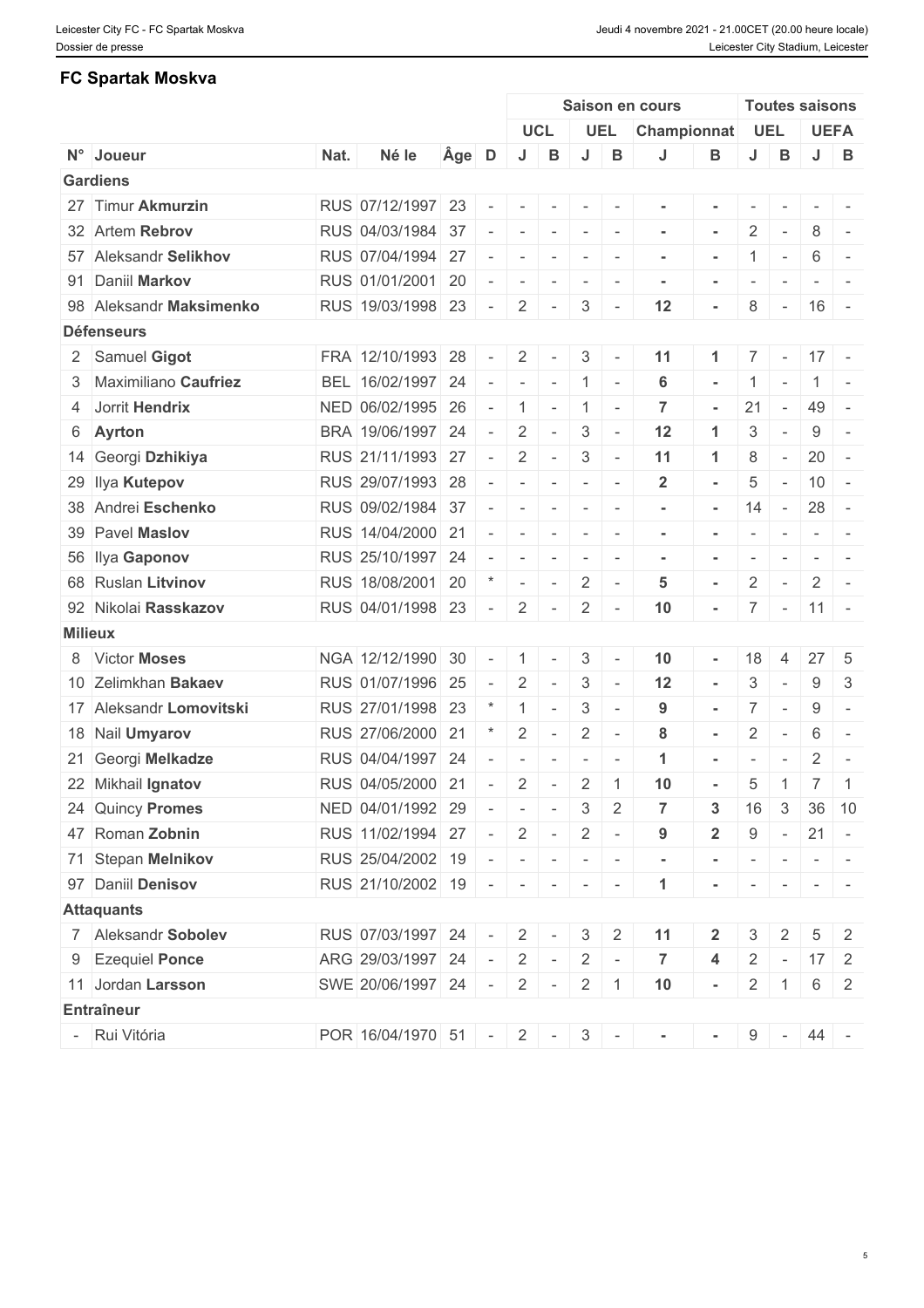# **Résultats et calendrier**

### **Leicester City FC**

| Date             | <b>Compétition Adversaire</b> |                                                 |   |            | Résultat Buteurs                                        |
|------------------|-------------------------------|-------------------------------------------------|---|------------|---------------------------------------------------------|
|                  | 14/08/2021 Championnat        | <b>Wolverhampton Wanderers</b><br>FC(D)         | V |            | 1-0 Vardy 41                                            |
|                  |                               | 23/08/2021 Championnat West Ham United FC (E)   | D |            | 1-4 Tielemans 69                                        |
|                  |                               | 28/08/2021 Championnat Norwich City FC (E)      | V |            | 2-1 Vardy 8, Albrighton 76                              |
|                  |                               | 11/09/2021 Championnat Manchester City FC (D)   | D | $0 - 1$    |                                                         |
| 16/09/2021 UEL   |                               | SSC Napoli (D)                                  | N |            | 2-2 Pérez 9, Barnes 64                                  |
|                  | 19/09/2021 Championnat        | Brighton & Hove Albion FC<br>(E)                | D |            | 1-2 Vardy $61$                                          |
| 22/09/2021 Coupe |                               | Millwall FC (E)                                 | V |            | 2-0 Lookman 50, Iheanacho 88                            |
|                  |                               | 25/09/2021 Championnat Burnley FC (D)           | N |            | 2-2 Vardy 37, 85                                        |
| 30/09/2021 UEL   |                               | Legia Warszawa (E)                              | D | $0 - 1$    |                                                         |
|                  |                               | 03/10/2021 Championnat Crystal Palace FC (E)    | N |            | 2-2 Iheanacho 31, Vardy 37                              |
|                  |                               | 16/10/2021 Championnat Manchester United FC (D) | V | $4 - 2$    | Tielemans 31, Çağlar Söyüncü 78, Vardy 83,<br>Daka 90+1 |
| 20/10/2021 UEL   |                               | FC Spartak Moskva (E)                           | V |            | 4-3 Daka 45, 48, 54, 79                                 |
|                  |                               | 24/10/2021 Championnat Brentford FC (E)         | V |            | 2-1 Tielemans 14, Maddison 74                           |
| 27/10/2021 Coupe |                               | Brighton & Hove Albion FC<br>(D)                | N | $4-2$ pen) | 2-2 (a.p., Barnes 6, Lookman 45+5                       |
|                  |                               | 30/10/2021 Championnat Arsenal FC (D)           | D | $0 - 2$    |                                                         |
| 04/11/2021 UEL   |                               | FC Spartak Moskva (D)                           |   |            |                                                         |
|                  |                               | 07/11/2021 Championnat Leeds United (E)         |   |            |                                                         |
|                  |                               | 20/11/2021 Championnat Chelsea FC (D)           |   |            |                                                         |
| 25/11/2021 UEL   |                               | Legia Warszawa (D)                              |   |            |                                                         |
|                  |                               | 28/11/2021 Championnat Watford FC (D)           |   |            |                                                         |
|                  |                               | 01/12/2021 Championnat Southampton FC (E)       |   |            |                                                         |
|                  |                               | 05/12/2021 Championnat Aston Villa FC (E)       |   |            |                                                         |
| 09/12/2021 UEL   |                               | SSC Napoli (E)                                  |   |            |                                                         |
|                  |                               | 12/12/2021 Championnat Newcastle United FC (D)  |   |            |                                                         |
|                  |                               | 16/12/2021 Championnat Tottenham Hotspur (D)    |   |            |                                                         |
|                  |                               | 19/12/2021 Championnat Everton FC (E)           |   |            |                                                         |
|                  |                               | 26/12/2021 Championnat Manchester City FC (E)   |   |            |                                                         |
|                  |                               | 28/12/2021 Championnat Liverpool FC (D)         |   |            |                                                         |
|                  |                               | 01/01/2022 Championnat Norwich City FC (D)      |   |            |                                                         |
|                  |                               | 15/01/2022 Championnat Burnley FC (E)           |   |            |                                                         |
|                  | 22/01/2022 Championnat        | Brighton & Hove Albion FC<br>(D)                |   |            |                                                         |
|                  |                               | 09/02/2022 Championnat Liverpool FC (E)         |   |            |                                                         |
|                  |                               | 12/02/2022 Championnat West Ham United FC (D)   |   |            |                                                         |
|                  | 19/02/2022 Championnat        | <b>Wolverhampton Wanderers</b><br>FC(E)         |   |            |                                                         |
|                  |                               | 26/02/2022 Championnat Chelsea FC (E)           |   |            |                                                         |
|                  |                               | 05/03/2022 Championnat Leeds United (D)         |   |            |                                                         |
|                  |                               | 12/03/2022 Championnat Arsenal FC (E)           |   |            |                                                         |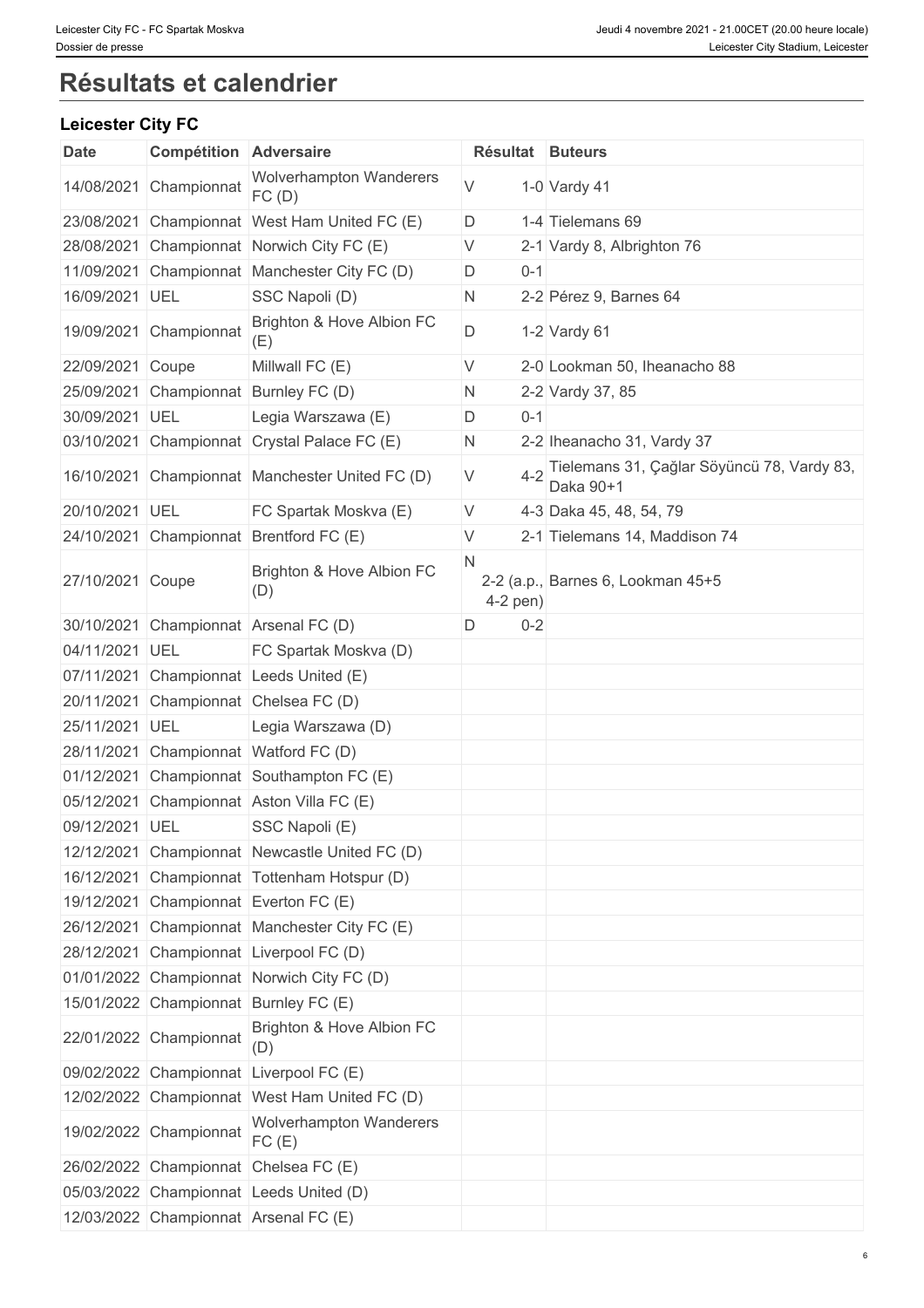### **Leicester City FC**

|  | 19/03/2022 Championnat Brentford FC (D)         |  |  |  |
|--|-------------------------------------------------|--|--|--|
|  | 02/04/2022 Championnat Manchester United FC (E) |  |  |  |
|  | 09/04/2022 Championnat Crystal Palace FC (D)    |  |  |  |
|  | 16/04/2022 Championnat Newcastle United FC (E)  |  |  |  |
|  | 23/04/2022 Championnat Aston Villa FC (D)       |  |  |  |
|  | 30/04/2022 Championnat Tottenham Hotspur (E)    |  |  |  |
|  | 07/05/2022 Championnat Everton FC (D)           |  |  |  |
|  | 15/05/2022 Championnat Watford FC (E)           |  |  |  |
|  | 22/05/2022 Championnat Southampton FC (D)       |  |  |  |

| Pos. Clubs                     | J               | $\mathbf V$     | N              | D              | <b>BP</b>  | $\mathbf{C}$                      | pts            |
|--------------------------------|-----------------|-----------------|----------------|----------------|------------|-----------------------------------|----------------|
| 1 Chelsea FC                   | 10 <sup>°</sup> | 8               |                |                | 26         | 3                                 | 25             |
| 2 Liverpool FC                 | 10              | 6               | $\overline{4}$ | 0              | 29         | 8                                 | 22             |
| 3 Manchester City FC           | 10              | $\,6\,$         | 2              | $\overline{2}$ | 20         | 6                                 | 20             |
| 4 West Ham United FC           | 10              | 6               | 2              | $\overline{2}$ | 20         | $11 \overline{\smash{\big)}\ 20}$ |                |
| 5 Manchester United FC         | 10 <sup>°</sup> | $\overline{5}$  | 2              | 3              | 19         | $15$ 17                           |                |
| 6 Arsenal FC                   | 10              | $5\phantom{.0}$ | 2              | 3              | $12$ 13 17 |                                   |                |
| 7   Wolverhampton Wanderers FC | 10              | $\overline{5}$  |                | 4              | $11$ 10 16 |                                   |                |
| 8 Brighton & Hove Albion FC    | 10              | $\overline{4}$  | $\overline{4}$ | 2              | 11         | $11 \mid 16$                      |                |
| 9 Tottenham Hotspur            | 10              | $\overline{5}$  | $\mathbf 0$    | 5              | 9          |                                   | 16 15          |
| 10 Everton FC                  | 10 <sup>1</sup> | $\overline{4}$  | $\overline{2}$ | $\overline{4}$ | 16         | 16 14                             |                |
| 11 Leicester City FC           | 10              | $\overline{4}$  | $\overline{2}$ | $\overline{4}$ | $15$ 17 14 |                                   |                |
| 12 Brentford FC                | 10              | 3               | 3              | $\overline{4}$ | 12         | $12$ 12                           |                |
| 13 Crystal Palace FC           | 10 <sup>1</sup> | 2               | 6              | $\overline{2}$ | 13         | $14$ 12                           |                |
| 14 Southampton FC              | 10              | 2               | 5              | 3              | 9          | $12$ 11                           |                |
| 15 Aston Villa FC              | 10              | $\mathbf{3}$    | $\overline{1}$ | 6              | 14         | 19 10                             |                |
| 16 Watford FC                  | 10              | $\mathbf{3}$    |                | 6              | 12         | 18 10                             |                |
| 17 Leeds United                | 10              | 2               | $\overline{4}$ | $\overline{4}$ | 10         | $17$ 10                           |                |
| 18 Burnley FC                  | 10              | $\overline{1}$  | $\overline{4}$ | 5              | 10         | $16 \overline{\smash{\big)}\ 7}$  |                |
| 19 Newcastle United FC         | 10              | $\overline{0}$  | 4              | 6              | 11         | $23 \mid 4$                       |                |
| 20 Norwich City FC             | 10              | 0               | 2              | 8              | 3          | 25                                | $\overline{2}$ |
|                                |                 |                 |                |                |            |                                   |                |

## **FC Spartak Moskva**

| <b>Date</b>    | <b>Compétition Adversaire</b> |                                               | Résultat |         | <b>Buteurs</b>                     |
|----------------|-------------------------------|-----------------------------------------------|----------|---------|------------------------------------|
| 24/07/2021     | Championnat FC Rubin (E)      |                                               |          | $0 - 1$ |                                    |
|                | 30/07/2021 Championnat        | PFC Krylya Sovetov Samara<br>(ヒ)              |          |         | 1-0 Sobolev 68 $(P)$               |
| 04/08/2021 UCL |                               | SL Benfica (D)                                |          | $0 - 2$ |                                    |
|                |                               | 07/08/2021 Championnat FC Nizhny Novgorod (D) | D.       |         | 1-2 Ponce 85                       |
| 10/08/2021 UCL |                               | SL Benfica (E)                                |          | $0 - 2$ |                                    |
|                | 14/08/2021 Championnat        | <b>FC Ural Sverdlovsk Oblast</b><br>(D)       |          |         | 1-0 Zobnin 27                      |
|                |                               | 21/08/2021 Championnat FC Arsenal Tula (E)    | N        |         | 1-1 Ponce 76                       |
|                |                               | 26/08/2021 Championnat PFC Sochi (D)          | D        |         | 1-2 Zobnin 60                      |
|                |                               | 11/09/2021 Championnat FC Khimki (D)          |          |         | 3-1 Ayrton 25, Promes 48, Ponce 68 |
| 15/09/2021 UEL |                               | Legia Warszawa (D)                            | D        | $0 - 1$ |                                    |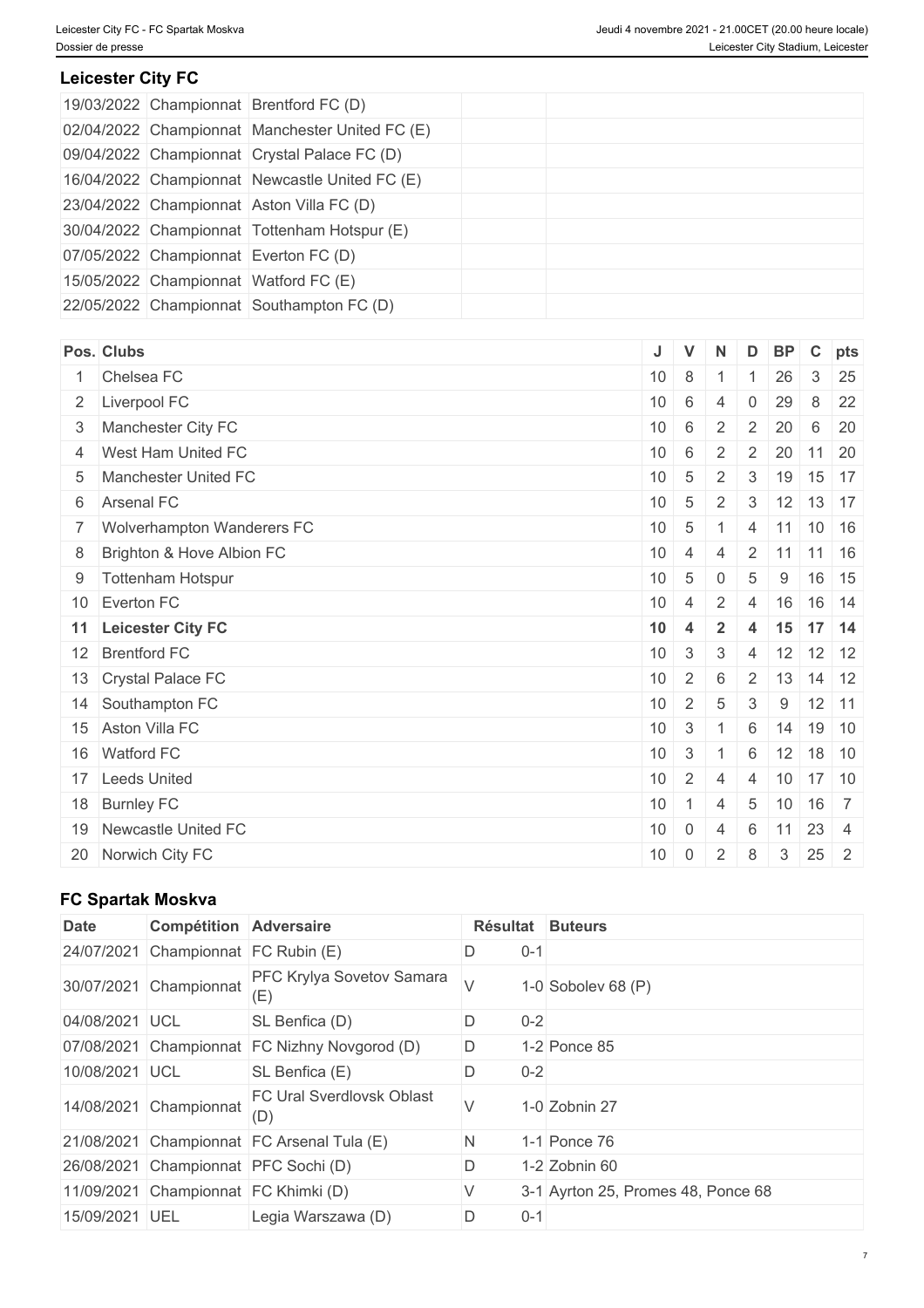#### **FC Spartak Moskva**

|                |                                     | 20/09/2021 Championnat PFC CSKA Moskva (E)           | D  | $0 - 1$ |                                   |  |
|----------------|-------------------------------------|------------------------------------------------------|----|---------|-----------------------------------|--|
|                |                                     |                                                      | V  |         |                                   |  |
|                | 25/09/2021 Championnat FC Ufa (D)   |                                                      |    |         | 2-0 Ponce 3, Promes 29            |  |
| 30/09/2021 UEL |                                     | SSC Napoli (E)                                       | V  |         | 3-2 Promes 55, 90, Ignatov 80     |  |
|                |                                     | 03/10/2021 Championnat FC Akhmat Grozny (E)          | V  |         | 1-0 Sobolev 41                    |  |
|                |                                     | 16/10/2021 Championnat FC Dynamo Moscow (D)          | N. |         | 2-2 Dzhikiya 87, Gigot 90+1       |  |
| 20/10/2021 UEL |                                     | Leicester City FC (D)                                | D  |         | 3-4 Sobolev 11, 86, J. Larsson 44 |  |
|                | 24/10/2021 Championnat FC Zenit (E) |                                                      | D  |         | 1-7 Promes 53                     |  |
|                |                                     | 30/10/2021 Championnat FC Rostov (D)                 | N  |         | 1-1 Litvinov 78                   |  |
| 04/11/2021 UEL |                                     | Leicester City FC (E)                                |    |         |                                   |  |
|                |                                     | 07/11/2021 Championnat FC Lokomotiv Moskva (D)       |    |         |                                   |  |
|                |                                     | 20/11/2021 Championnat FC Krasnodar (E)              |    |         |                                   |  |
| 24/11/2021 UEL |                                     | SSC Napoli (D)                                       |    |         |                                   |  |
|                | 29/11/2021 Championnat FC Ufa (E)   |                                                      |    |         |                                   |  |
|                |                                     | 04/12/2021 Championnat FC Akhmat Grozny (D)          |    |         |                                   |  |
| 09/12/2021 UEL |                                     | Legia Warszawa (E)                                   |    |         |                                   |  |
|                |                                     | 13/12/2021 Championnat PFC Sochi (E)                 |    |         |                                   |  |
|                |                                     | 25/02/2022 Championnat PFC CSKA Moskva (D)           |    |         |                                   |  |
|                |                                     | 04/03/2022 Championnat FC Dynamo Moscow (E)          |    |         |                                   |  |
|                |                                     | 11/03/2022 Championnat FC Krasnodar (D)              |    |         |                                   |  |
|                |                                     | 18/03/2022 Championnat FC Nizhny Novgorod (E)        |    |         |                                   |  |
|                |                                     | 01/04/2022 Championnat FC Lokomotiv Moskva (E)       |    |         |                                   |  |
|                |                                     | 08/04/2022 Championnat FC Arsenal Tula (D)           |    |         |                                   |  |
|                | 15/04/2022 Championnat FC Rubin (D) |                                                      |    |         |                                   |  |
|                |                                     | 22/04/2022 Championnat FC Rostov (E)                 |    |         |                                   |  |
|                | 29/04/2022 Championnat              | PFC Krylya Sovetov Samara<br>(D)                     |    |         |                                   |  |
|                |                                     | 06/05/2022 Championnat FC Ural Sverdlovsk Oblast (E) |    |         |                                   |  |
|                | 13/05/2022 Championnat FC Zenit (D) |                                                      |    |         |                                   |  |
|                |                                     | 21/05/2022 Championnat FC Khimki (E)                 |    |         |                                   |  |
|                |                                     |                                                      |    |         |                                   |  |

| Pos. Clubs                  |                 | $\mathbf{V}$   | N              | D              | $BP \mid C \mid pts$ |                      |              |
|-----------------------------|-----------------|----------------|----------------|----------------|----------------------|----------------------|--------------|
| 1 FC Zenit                  | 13              | 9              | $\overline{2}$ | 2 <sup>1</sup> | 34                   | 16 29                |              |
| 2 FC Lokomotiv Moskva       | 13              | 6              | 6              |                | 19                   |                      | $12 \mid 24$ |
| 3 PFC Sochi                 | $13 \quad 8$    |                | $\overline{0}$ | 5              |                      | $20$ 15 24           |              |
| 4 FC Dynamo Moscow          | 13              | $\overline{7}$ | $2^{\circ}$    | 4              | 21                   | 16 23                |              |
| 5 PFC CSKA Moskva           | 13 <sup>1</sup> | $-7$           | 2              | 4              | 17                   |                      | $10 \mid 23$ |
| 6 FC Krasnodar              | $13 \quad 6$    |                | $\mathbf{3}$   | 4              | 22 12 21             |                      |              |
| 7 PFC Krylya Sovetov Samara | $13 \quad 6$    |                | $\overline{1}$ | 6              |                      | 16 16 19             |              |
| 8 FC Rubin                  | 13              | 5              | 4              | 4              | 17 <sup>1</sup>      |                      | $14$ 19      |
| 9 FC Spartak Moskva         | $13 \mid 5$     |                | $\mathbf{3}$   | 5              |                      | $15$ 18 18           |              |
| 10 FC Akhmat Grozny         | $13 \quad 5$    |                | $\overline{0}$ | 8              | $12$ 19 15           |                      |              |
| 11 FC Nizhny Novgorod       | 13 <sup>1</sup> | 4              | 2              |                |                      | $14$ 21 14           |              |
| 12 FC Rostov                | 13              | $\mathbf{3}$   | 4              | 6              |                      | $20 \mid 24 \mid 13$ |              |
| 13 FC Ufa                   | 13              | $\mathbf{3}$   | $\overline{4}$ | 6              | 14                   | 19 13                |              |
| 14 FC Arsenal Tula          | 13              | 3              | 3              |                | 15 26 12             |                      |              |
| 15 FC Khimki                | 13              | $\overline{2}$ | 6              | 5              | 11                   | 19 12                |              |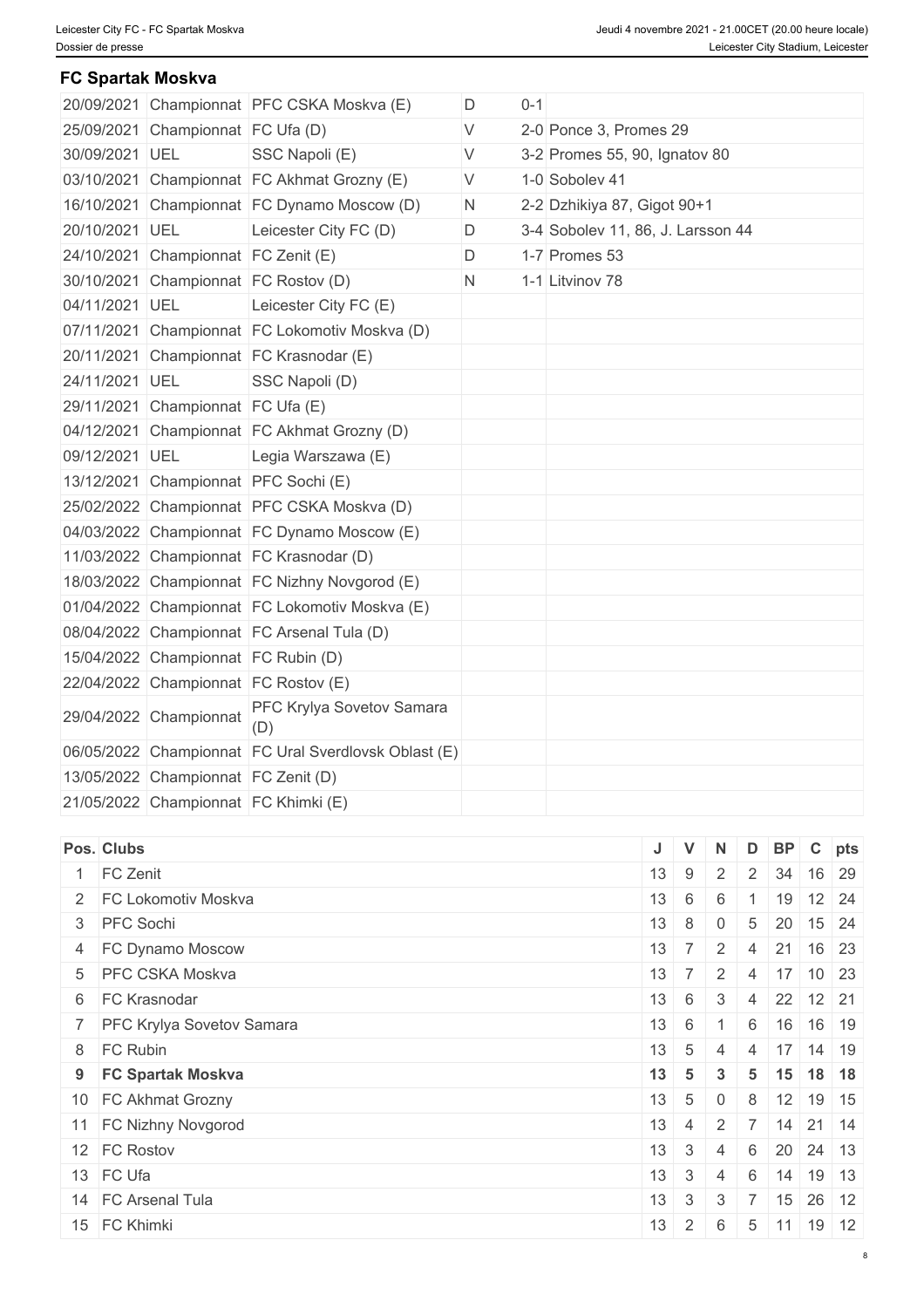9

| Pos. Clubs                   |  |                | I V N D BP C pts    |  |  |
|------------------------------|--|----------------|---------------------|--|--|
| 16 FC Ural Sverdlovsk Oblast |  | $\overline{4}$ | $5 \mid 15 \mid 10$ |  |  |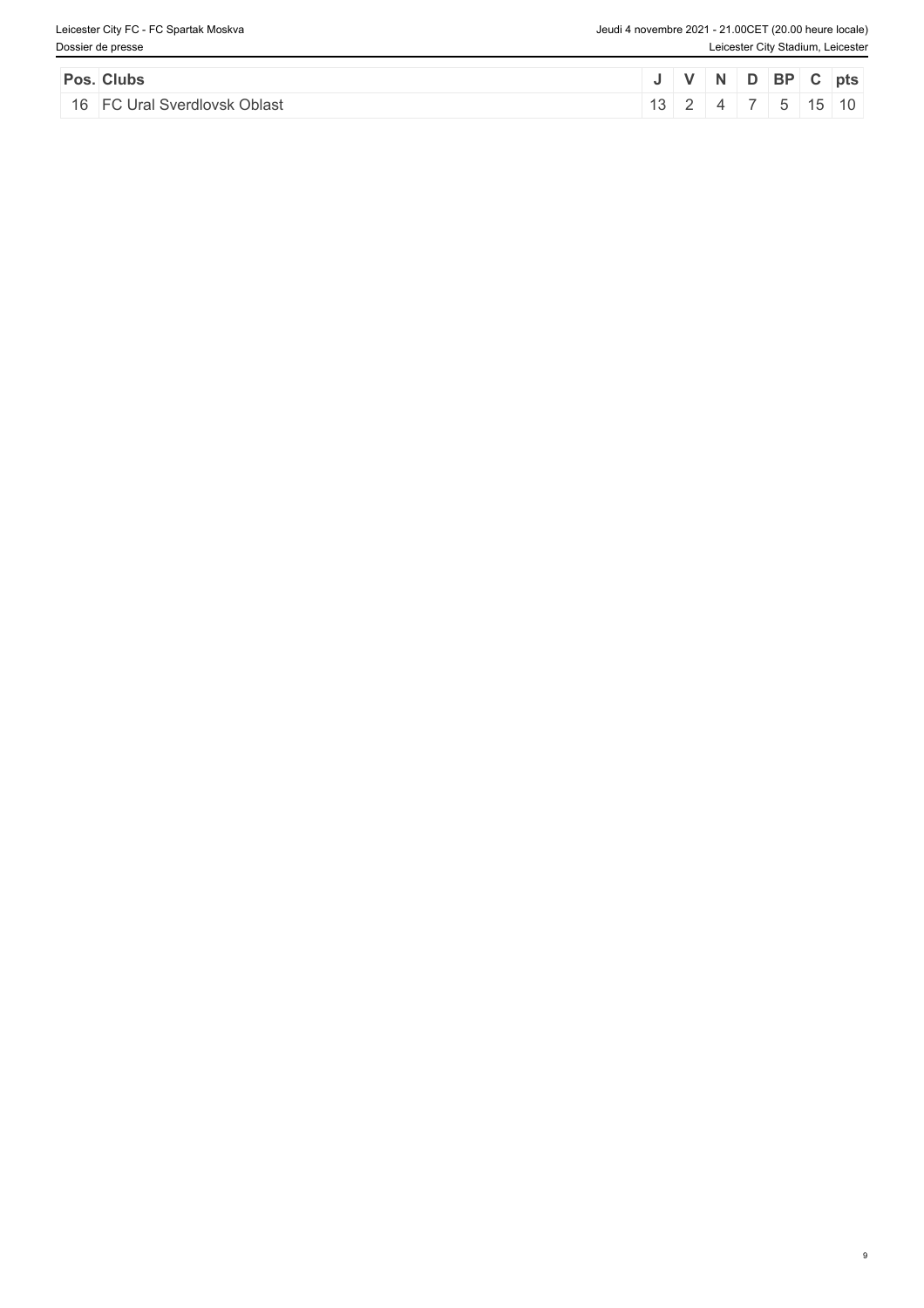# **Compositions match par match**

# **Leicester City FC**

### **UEFA Europa League - Phase de groupes**

#### **Groupe C**

| <b>Club</b>              |  |  | J V N D BP C pts                              |  |
|--------------------------|--|--|-----------------------------------------------|--|
| Legia Warszawa           |  |  | $3 \mid 2 \mid 0 \mid 1 \mid 2 \mid 3 \mid 6$ |  |
| <b>Leicester City FC</b> |  |  | 3 1 1 1 6 6 4                                 |  |
| <b>SSC Napoli</b>        |  |  | $3 \mid 1 \mid 1 \mid 1 \mid 7 \mid 5 \mid 4$ |  |
| <b>FC Spartak Moskva</b> |  |  | $3 \mid 1 \mid 0 \mid 2 \mid 6 \mid 7 \mid 3$ |  |

#### **Journée 1** (16/09/2021)

#### **Leicester City FC 2-2 SSC Napoli**

**Buts:** 1-0 Pérez 9, 2-0 Barnes 64, 2-1 Osimhen 69, 2-2 Osimhen 87 **Leicester City FC:** Schmeichel, Bertrand, J. Evans (46 Çağlar Söyüncü), Barnes, Iheanacho (88 Vardy), Pérez (46 Tielemans), Vestergaard, Ndidi, Castagne, Daka (70 Lookman), Soumaré (78 Maddison)

#### **Journée 2** (30/09/2021)

#### **Legia Warszawa 1-0 Leicester City FC**

**Buts:** 1-0 Emreli 31

**Leicester City FC:** Schmeichel, Çağlar Söyüncü, Tielemans, Pérez (67 Barnes), Amartey (78 Lookman), Dewsbury-Hall (67 Maddison), Vestergaard, Castagne, Daka (84 Vardy), Thomas, Soumaré

#### **Journée 3** (20/10/2021)

#### **FC Spartak Moskva 3-4 Leicester City FC**

**Buts:** 1-0 Sobolev 11, 2-0 J. Larsson 44, 2-1 Daka 45, 2-2 Daka 48, 2-3 Daka 54, 2-4 Daka 79, 3-4 Sobolev 86 **Leicester City FC:** Schmeichel, Çağlar Söyüncü, J. Evans (82 Vestergaard), Tielemans (65 Choudhury), Maddison, Iheanacho, Amartey, Ricardo Pereira (59 Albrighton), Daka, Thomas (82 Bertrand), Soumaré

#### **Journée 4** (04/11/2021)

Leicester City FC-FC Spartak Moskva

**Journée 5** (25/11/2021) Leicester City FC-Legia Warszawa

**Journée 6** (09/12/2021) SSC Napoli-Leicester City FC

#### **FC Spartak Moskva**

#### **UEFA Champions League - Troisième tour de qualification**

(04/08/2021)

**FC Spartak Moskva 0-2 SL Benfica Buts:** 0-1 Rafa Silva 51, 0-2 Gilberto 74 **FC Spartak Moskva:** Maksimenko, Gigot, Hendrix (77 Ponce), Ayrton, Sobolev, Z. Bakaev (68 Moses), J. Larsson (77 Král), Dzhikiya, Umyarov, Zobnin (59 Ignatov), Rasskazov

#### (10/08/2021)

**SL Benfica 2-0 FC Spartak Moskva** (tot.: 4-0) **Buts:** 1-0 João Mário 58, 2-0 Gigot 90+2 (c.s.c.) **FC Spartak Moskva:** Maksimenko, Gigot, Ayrton, Ponce (80 Sobolev), Z. Bakaev (65 Mirzov), J. Larsson (81 Ignatov), Dzhikiya, Lomovitski, Umyarov (65 Král), Zobnin, Rasskazov

#### **UEFA Europa League - Phase de groupes**

**Journée 1** (15/09/2021) **FC Spartak Moskva 0-1 Legia Warszawa Buts:** 0-1 L.M. Kastrati 90+1 **FC Spartak Moskva:** Maksimenko, Gigot, Ayrton (69 Lomovitski), Moses (82 Z. Bakaev), Ponce, J. Larsson (82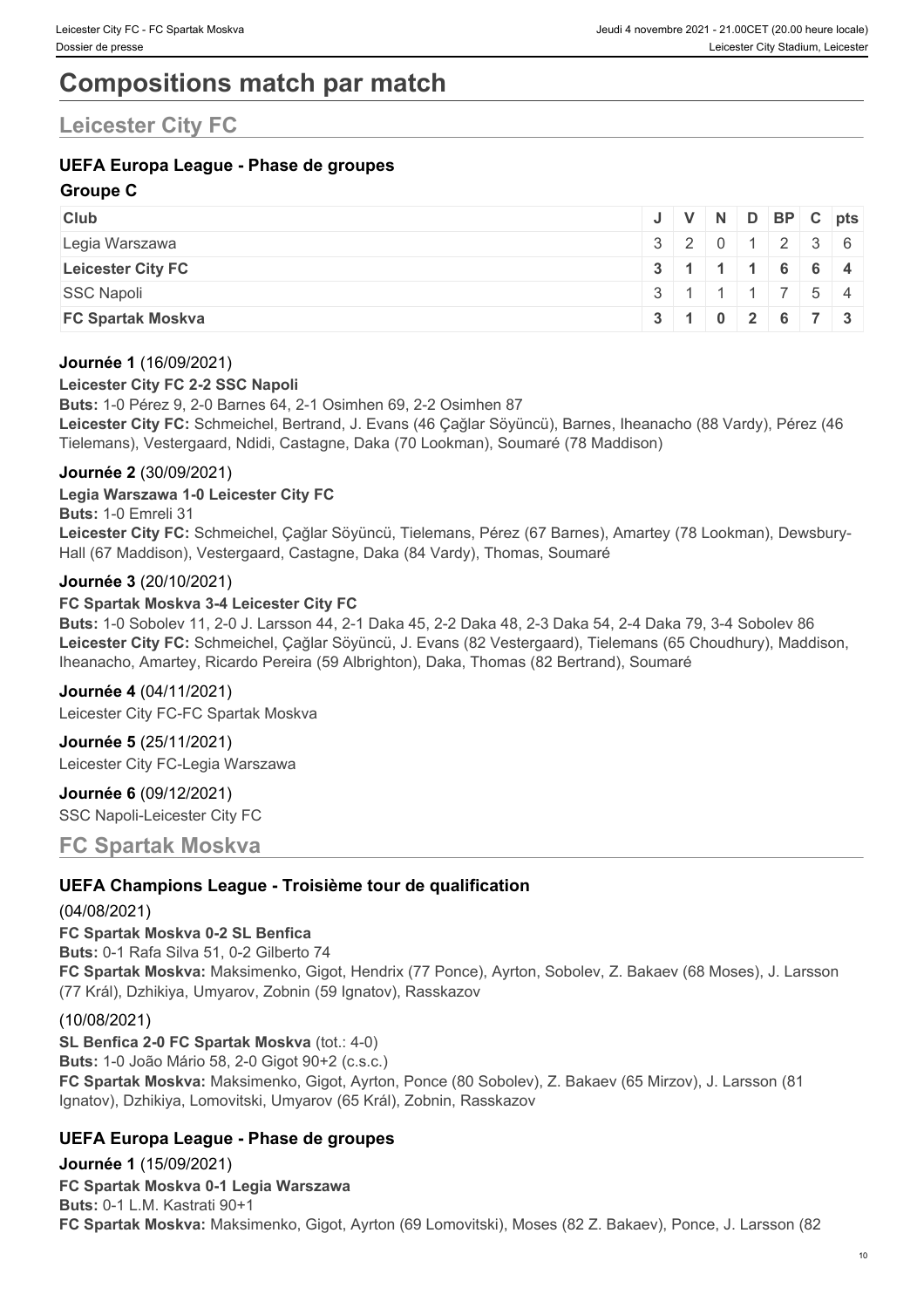Sobolev), Dzhikiya, Umyarov, Promes, Zobnin (23 Hendrix), Rasskazov

#### **Journée 2** (30/09/2021)

#### **SSC Napoli 2-3 FC Spartak Moskva**

**Buts:** 1-0 Elmas 1, 1-1 Promes 55, 1-2 Ignatov 80, 1-3 Promes 90, 2-3 Osimhen 90+4 **FC Spartak Moskva:** Maksimenko, Gigot, Caufriez, Ayrton, Moses, Ponce (46 Sobolev), Z. Bakaev (88 Lomovitski), Dzhikiya, Umyarov, Promes, Litvinov (73 Ignatov)

#### **Journée 3** (20/10/2021)

#### **FC Spartak Moskva 3-4 Leicester City FC**

**Buts:** 1-0 Sobolev 11, 2-0 J. Larsson 44, 2-1 Daka 45, 2-2 Daka 48, 2-3 Daka 54, 2-4 Daka 79, 3-4 Sobolev 86 **FC Spartak Moskva:** Maksimenko, Gigot, Ayrton, Sobolev, Moses, Z. Bakaev (68 Promes), J. Larsson (89 Lomovitski), Dzhikiya, Zobnin (68 Ignatov), Litvinov, Rasskazov

#### **Journée 4** (04/11/2021)

Leicester City FC-FC Spartak Moskva

#### **Journée 5** (24/11/2021)

FC Spartak Moskva-SSC Napoli

#### **Journée 6** (09/12/2021)

Legia Warszawa-FC Spartak Moskva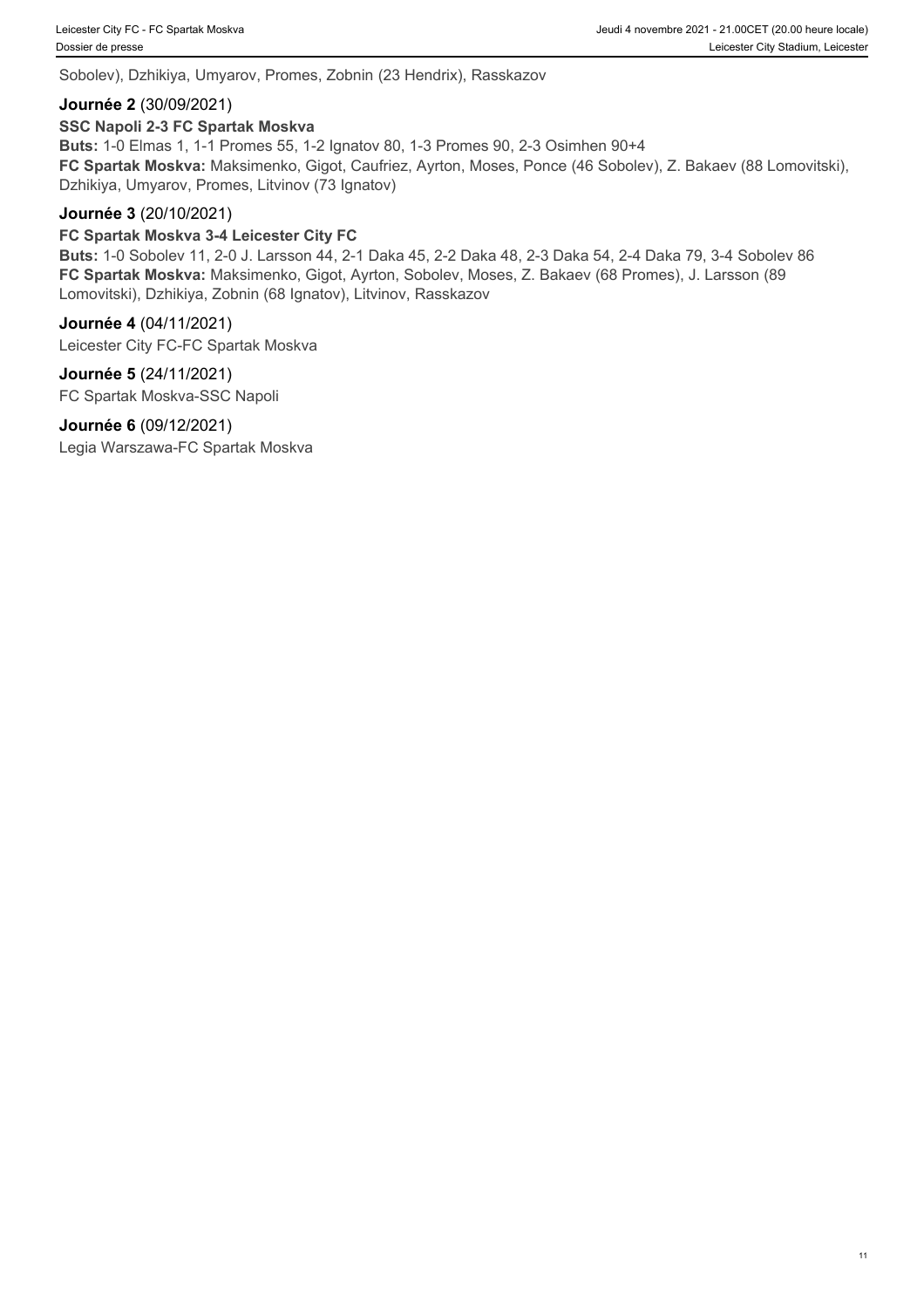# **Officiels de match**

| <b>Arbitre</b>                           | Halil Umut Meler (TUR)                         |  |
|------------------------------------------|------------------------------------------------|--|
| <b>Arbitres assistants</b>               | Mustafa Eyisoy (TUR), Cevdet Komurcuoglu (TUR) |  |
| Arbitre assistant vidéo                  | Abdulkadir Bitigen (TUR)                       |  |
| Quatrième arbitre                        | Arda Kardeşler (TUR)                           |  |
| <b>Assistant Video Assistant Referee</b> | Tomasz Kwiatkowski (POL)                       |  |
| Délégué UEFA                             | Michael Kirchner (GER)                         |  |
| <b>Observateur d'arbitres</b>            | Kenneth William Clark (SCO)                    |  |
|                                          |                                                |  |

# **Arbitre**

| <b>Matches UEFA</b><br><b>Matches UEL</b> |
|-------------------------------------------|
| ∽∼                                        |

# **UEFA Europa League - Matches impliquant au moins une équipe des deux pays**

| Date       | Compétition | <b>Phase</b> |                                | À domicile À l'extérieur_ | <b>Résultat</b> | ∟ieu   |
|------------|-------------|--------------|--------------------------------|---------------------------|-----------------|--------|
| 05/11/2020 | UEL         | Ph. gr.      | Arsenal FC Molde FK            |                           |                 | London |
| 25/02/2021 | UEL         | 16es         | GNK Dinamo Zagreb FC Krasnodar |                           |                 | Zagreb |

# **Autres matches concernant les équipes du même pays que les deux participantes**

| <b>Date</b> | Compétition | <b>Phase</b>          |                                      | À domicile À l'extérieur         | <b>Résultat</b> | Lieu                         |
|-------------|-------------|-----------------------|--------------------------------------|----------------------------------|-----------------|------------------------------|
| 27/09/2017  | <b>UYL</b>  | 1er t.                | FC Kairat Almaty FC Krasnodar        |                                  | $2 - 2$         | Akureyri                     |
| 04/05/2018  | U17         | Ph. gr. -<br>Ph. fin. | Angleterre Israël                    |                                  | $2 - 1$         | Chesterfield                 |
| 07/11/2018  | <b>UYL</b>  | Ph. gr.               |                                      | Juventus Manchester United FC    | $2 - 2$         | Turin                        |
| 13/03/2019  | <b>UYL</b>  | 2er t.                | $FC$ Porto $FC$                      | <b>Tottenham Hotspur</b>         | $2 - 0$         | Vila Nova de Gaia<br>(Porto) |
| 05/11/2020  | UEL         | Ph. gr.               | Arsenal FC Molde FK                  |                                  | $4 - 1$         | London                       |
| 09/12/2020  | <b>UCL</b>  | Ph. gr.               | Manchester City FC                   | Olympique de<br><b>Marseille</b> | $3-0$           | Manchester                   |
| 25/02/2021  | UEL         | 16es                  | GNK Dinamo<br>Zagreb<br>FC Krasnodar |                                  | $1 - 0$         | Zagreb                       |
| 25/03/2021  | U21         | Ph. gr. -<br>Ph. fin. | Russie Islande                       |                                  | $4 - 1$         | Györ                         |